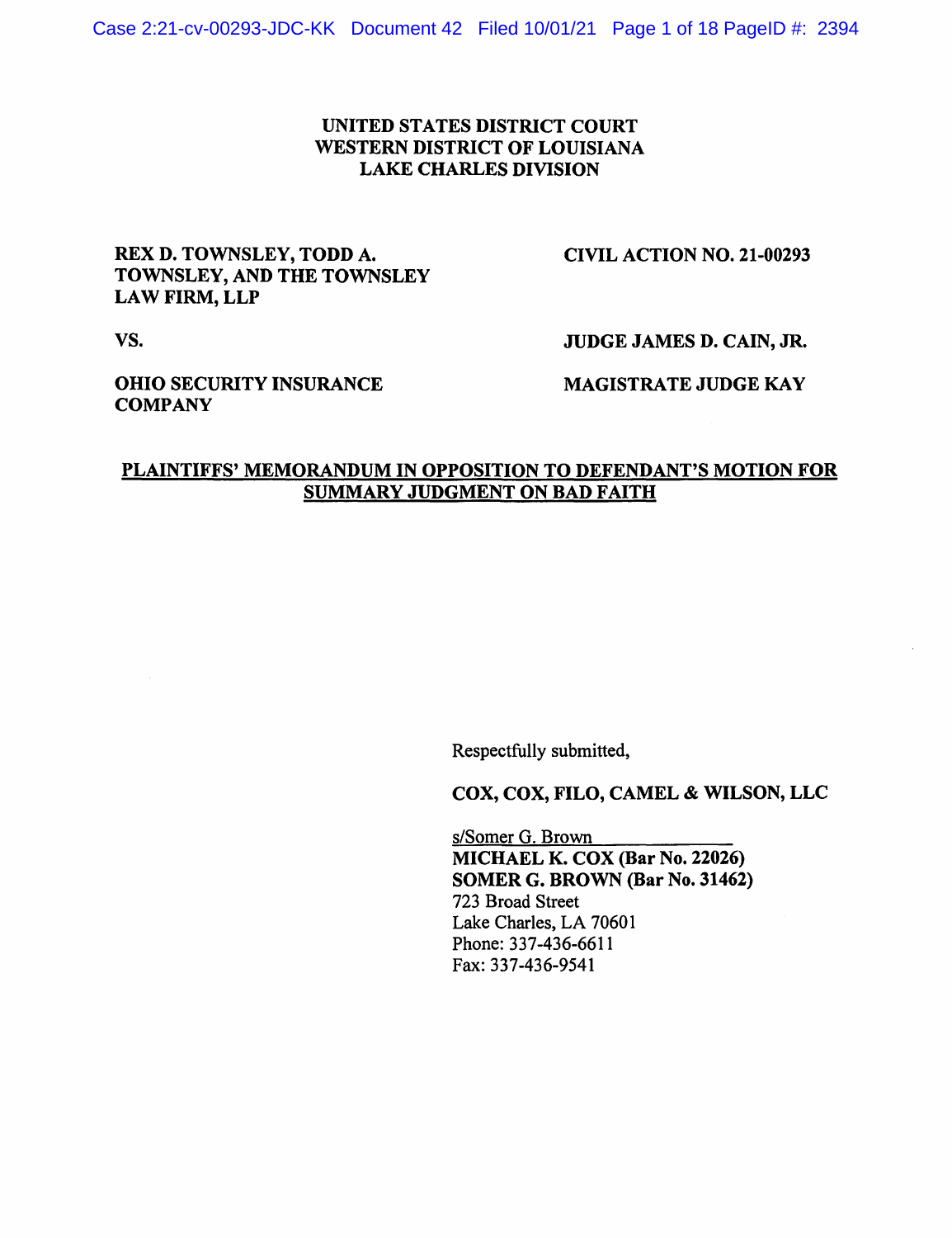# **TABLE OF CONTENTS**

## Pages

| I.             |                                                                        |
|----------------|------------------------------------------------------------------------|
| II.            |                                                                        |
| 1.             |                                                                        |
|                | a.                                                                     |
|                | b.                                                                     |
|                | c.                                                                     |
|                | d.                                                                     |
| 2 <sub>1</sub> |                                                                        |
| 3 <sub>1</sub> |                                                                        |
|                |                                                                        |
| III.           |                                                                        |
|                |                                                                        |
|                |                                                                        |
|                | a.                                                                     |
|                | b.                                                                     |
|                | The insurer's duty of good faith requires proper application<br>c.     |
|                | The insurer's failure to act amounts to a denial of the claim 10<br>d. |
|                |                                                                        |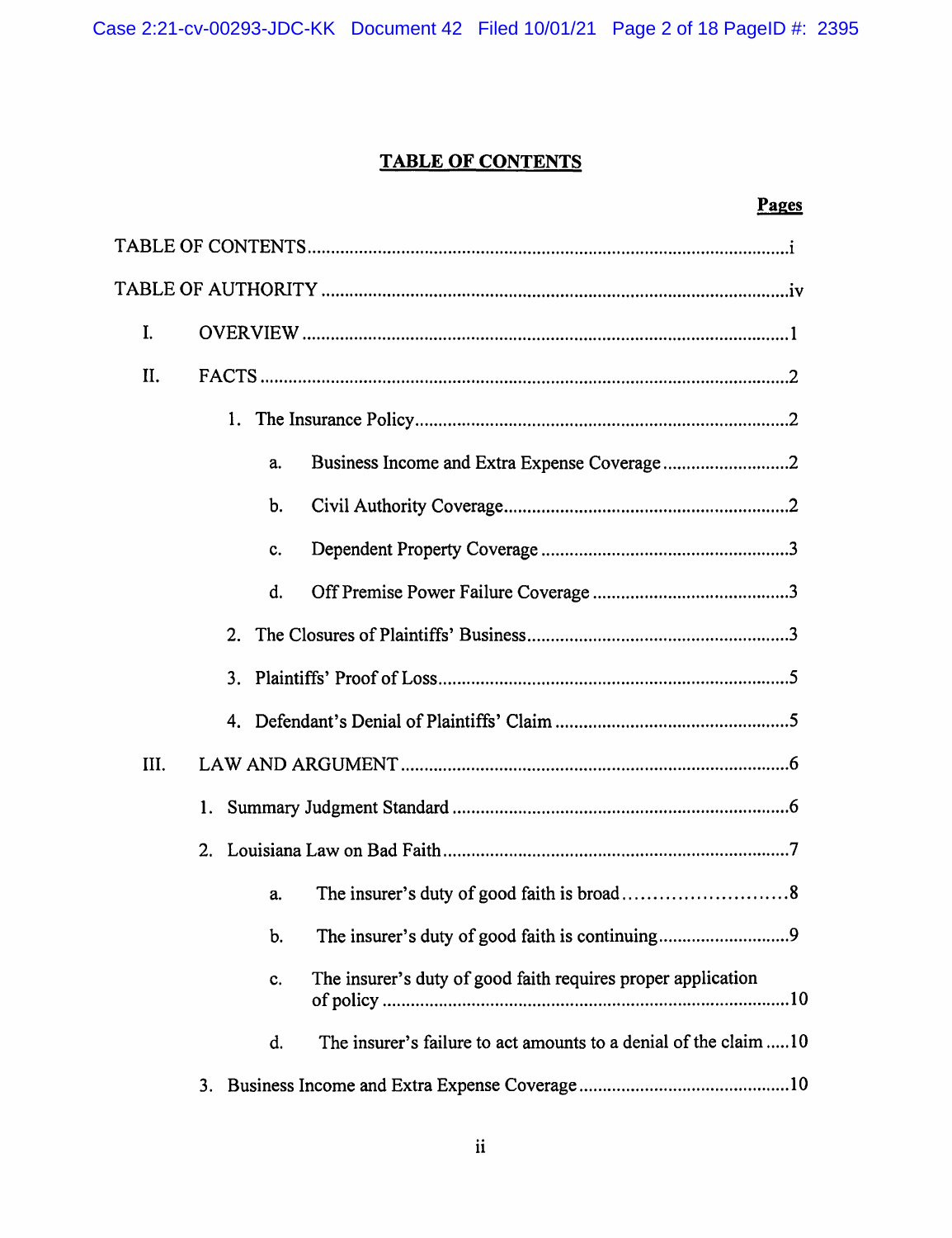$\hat{\mathcal{A}}$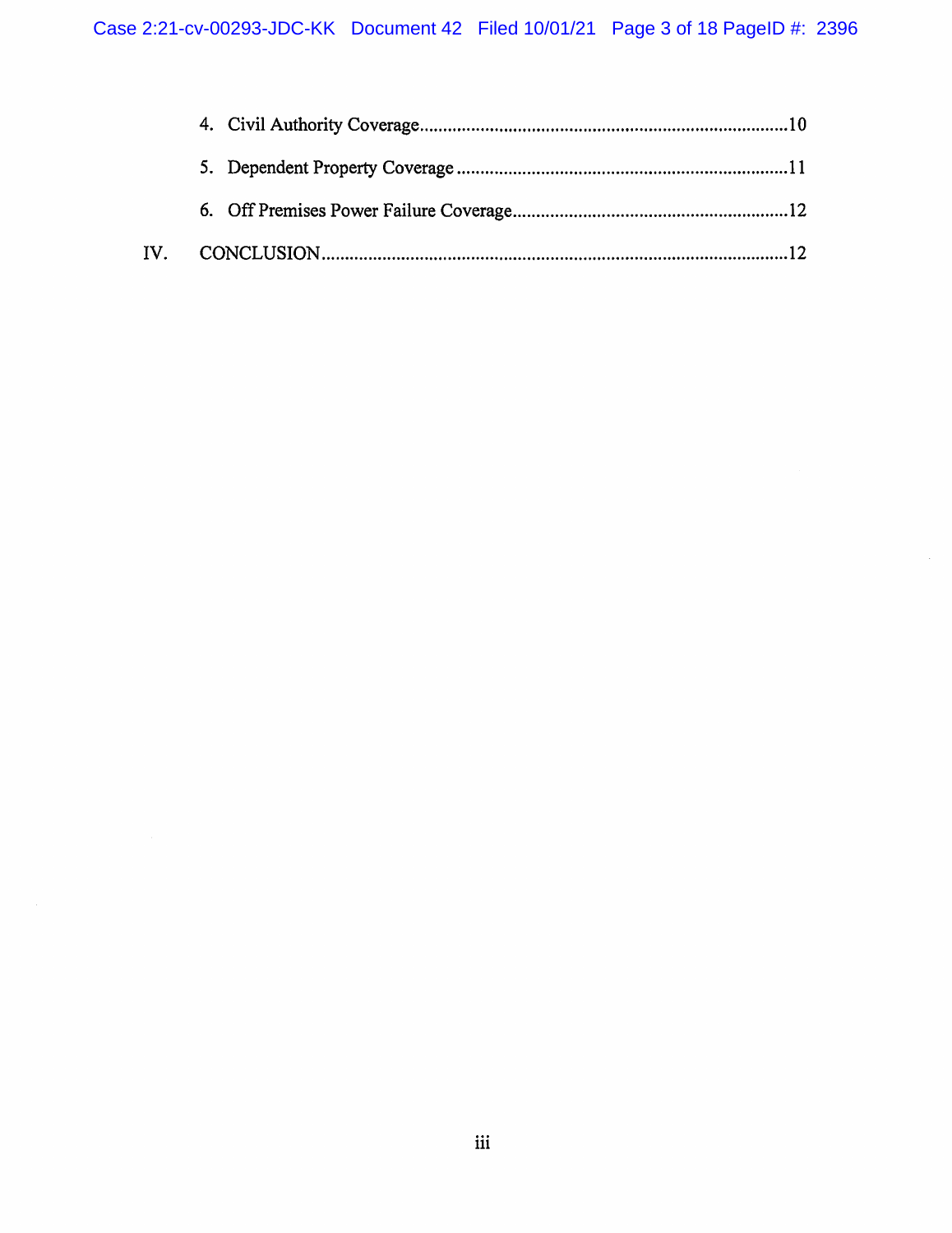# TABLE OF AUTHORITIES

# Cases

# Pages

| Aghighi v. Louisiana Citizens Prop. Ins. Corp., 2012-1096 (La. App. 4 Cir. 6/19/13), 119                                                                  |
|-----------------------------------------------------------------------------------------------------------------------------------------------------------|
| Albert v. Cuna Mut. Ins. Soc'y, 255 So.2d 170 (La. App. 3 Cir. 1971)11                                                                                    |
| Anderson v. Liberty Lobby, Inc., 477 U.S. 242, 248, 106 S. Ct. 2505, 2510, 91 L.Ed. 2d                                                                    |
| Boudreaux v. State Farm Mutual Automobile Insurance Company, 896 So.2d 230, 234,                                                                          |
|                                                                                                                                                           |
| Chrysler Credit Corp. v. Dairyland Ins. Co., 491 So.2d 402, 405 (La. App. 1 Cir. 1986) 11                                                                 |
| Erie R.R. Co. v. Tompkins, 304 U.S. 64, 78, 58 S.Ct. 817, 82 L.Ed. 1188 (1938) 6                                                                          |
| Fidelity & Casualty Co. of New York v. Superior Casing Crews, Inc., 642 F.2d 147, 149                                                                     |
| J.R.A. Inc. v. Essex Ins. Co., 2010-0797 (La. App. 4 Cir. 5/27/11), 72 So. 3d 862, 881))8                                                                 |
|                                                                                                                                                           |
| LeBlanc v. Underwriters at Lloyd's, London, 402 So.2d 292, 299-300 (La. App. 3 Cir.                                                                       |
| Louisiana Bag Company, Inc. v. Audubon Indemnity Company, 975 So.2d 187, 190,<br>2007-1103 (La. App. 3 Cir. 1/30/08), affirmed, 999 So.2d 1104, 2008-0453 |
| Louisiana Bag Co. Inc. v. Audubon Indemnity Co., 2008-453 (La. 12/2/08), 999 So.2d<br>1104, 1117                                                          |
| Montgomery v. State Farm Fire & Cas. Co., 103 So.3d 1222, 1230, 1231 (2012)9                                                                              |
|                                                                                                                                                           |
|                                                                                                                                                           |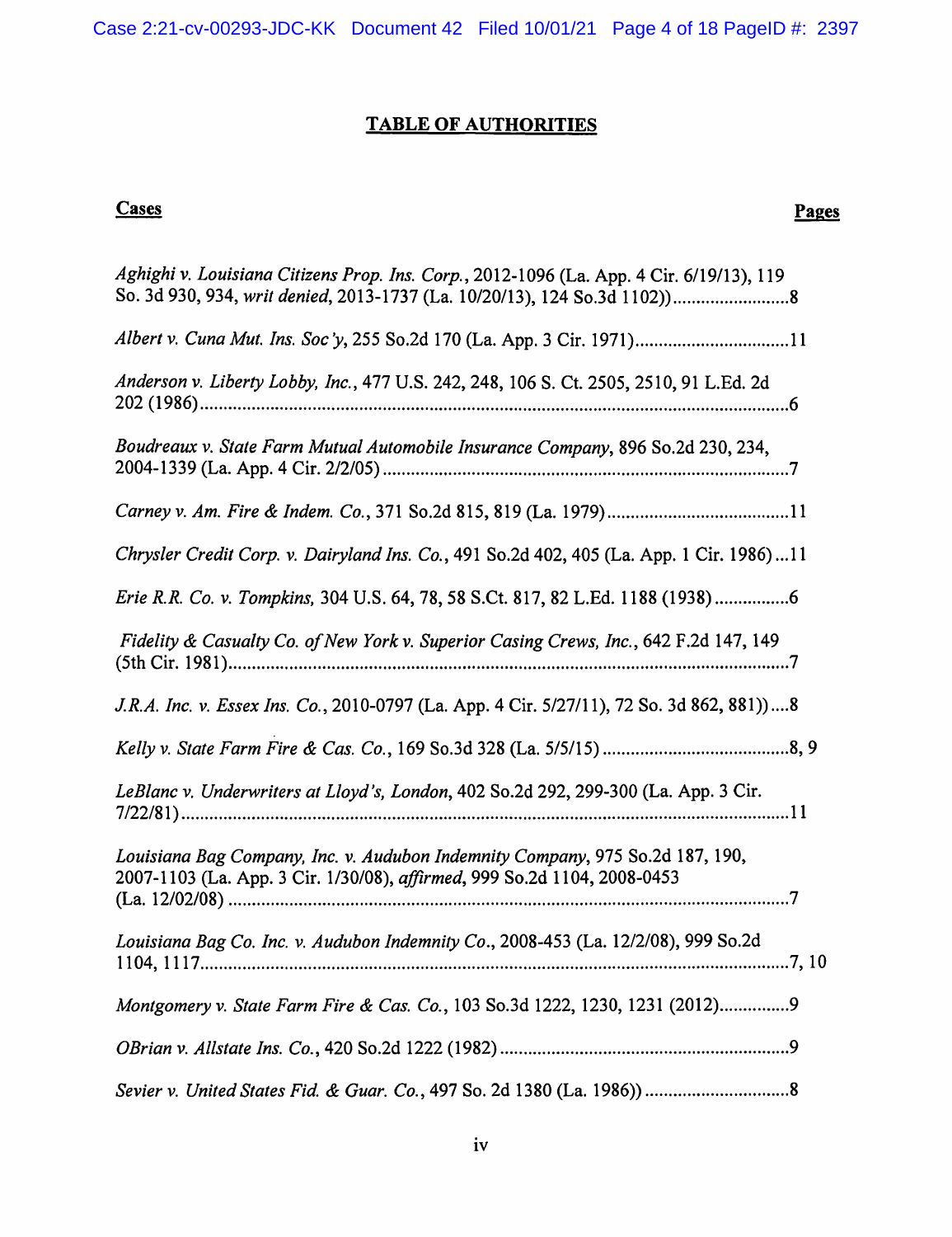| State Farm Mut. Auto. Ins. Co. v. Norcold, Inc., 2011-1355 (La.App. 3 Cir. 4/4/12), 88 |  |
|----------------------------------------------------------------------------------------|--|

# **STATUTES & RULES**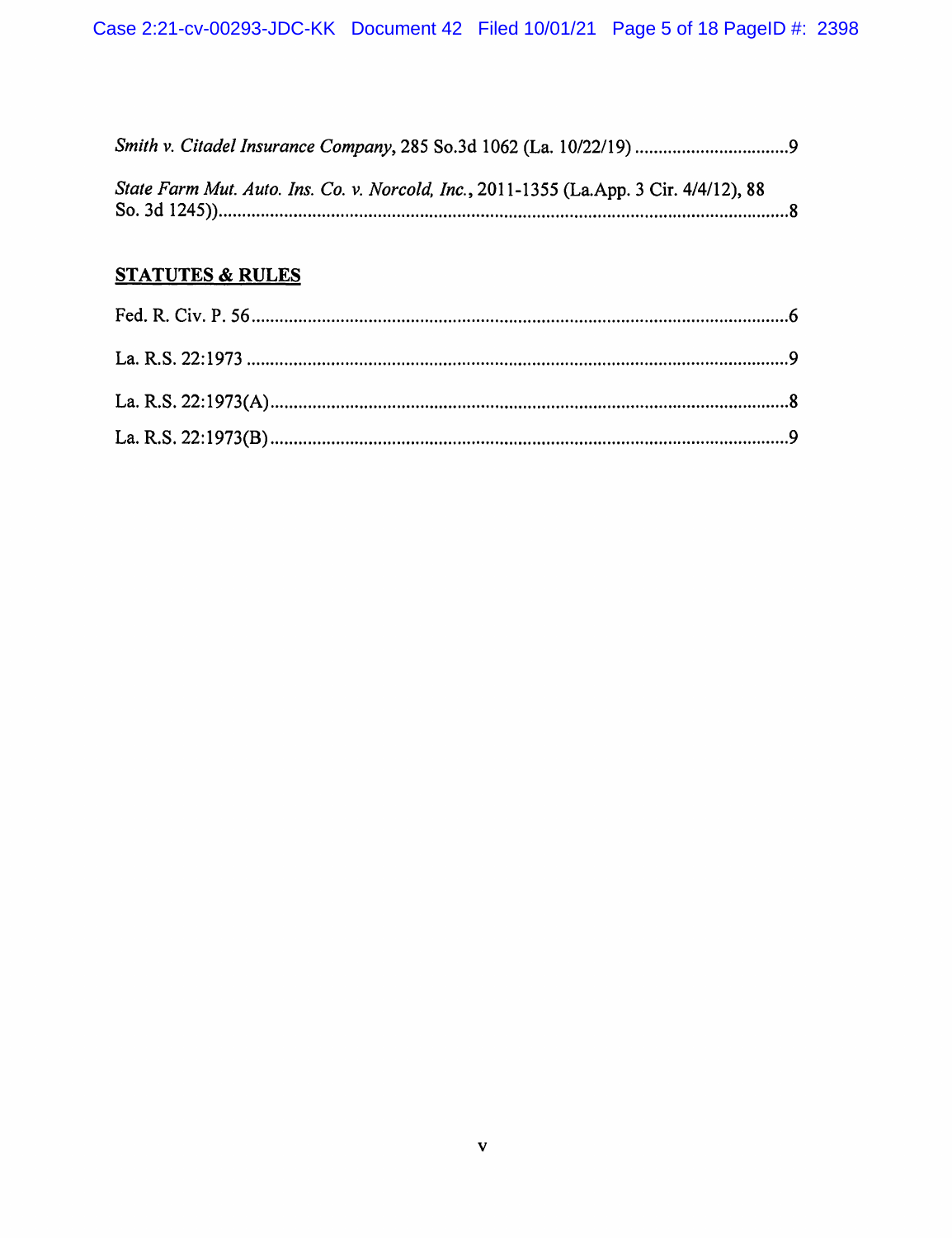## UNITED STATES DISTRICT COURT WESTERN DISTRICT OF LOUISIANA LAKE CHARLES DIVISION

## REX D. TOWNSLEY, TODD A. TOWNSLEY, AND THE TOWNSLEY LAW FIRM, LLP

CIVIL ACTION NO. 21-00293

vs.

#### JUDGE JAMES D. CAIN, JR.

## OHIO SECURITY INSURANCE **COMPANY**

## MAGISTRATE JUDGE KAY

## PLAINTIFF'S MEMORANDUM IN OPPOSITION TO DEFENDANT'S MOTION FOR SUMMARY JUDGMENT ON BAD FAITH

Plaintiffs, Rex D. Townsley, Todd A. Townsley, and The Townsley Law Firm, LLC (collectively "Townsley"), respectfully submit this Memorandum in Opposition to Defendant's Motion for Summary Judgment on Bad Faith.

#### I. Overview

Plaintiffs are a law finn located in Lake Charles, Louisiana. At all relevant times, Plaintiffs were insured for both property damage and business interruption under a policy of insurance issued by Defendant. Following Hurricanes Laura and Delta, which both devastated Lake Charles and surrounding areas, Plaintiffs submitted a detailed proof of loss setting forth their loss of income and extra expenses incurred as a result of the storms. Plaintiffs sought payment under several coverages, including Business Income and Extra Expenses, Civil Authority, Off Premises Power Failure and Dependent Properties.

Despite its contention that it has not denied coverage under all of these provisions, Defendant has not paid a single cent towards any of Plaintiffs' business losses. Defendant's interpretations of its own policy are simply incorrect and Defendant has no good faith, reasonable basis for its refusal to pay anything towards Plaintiffs' losses. The Louisiana Supreme Court has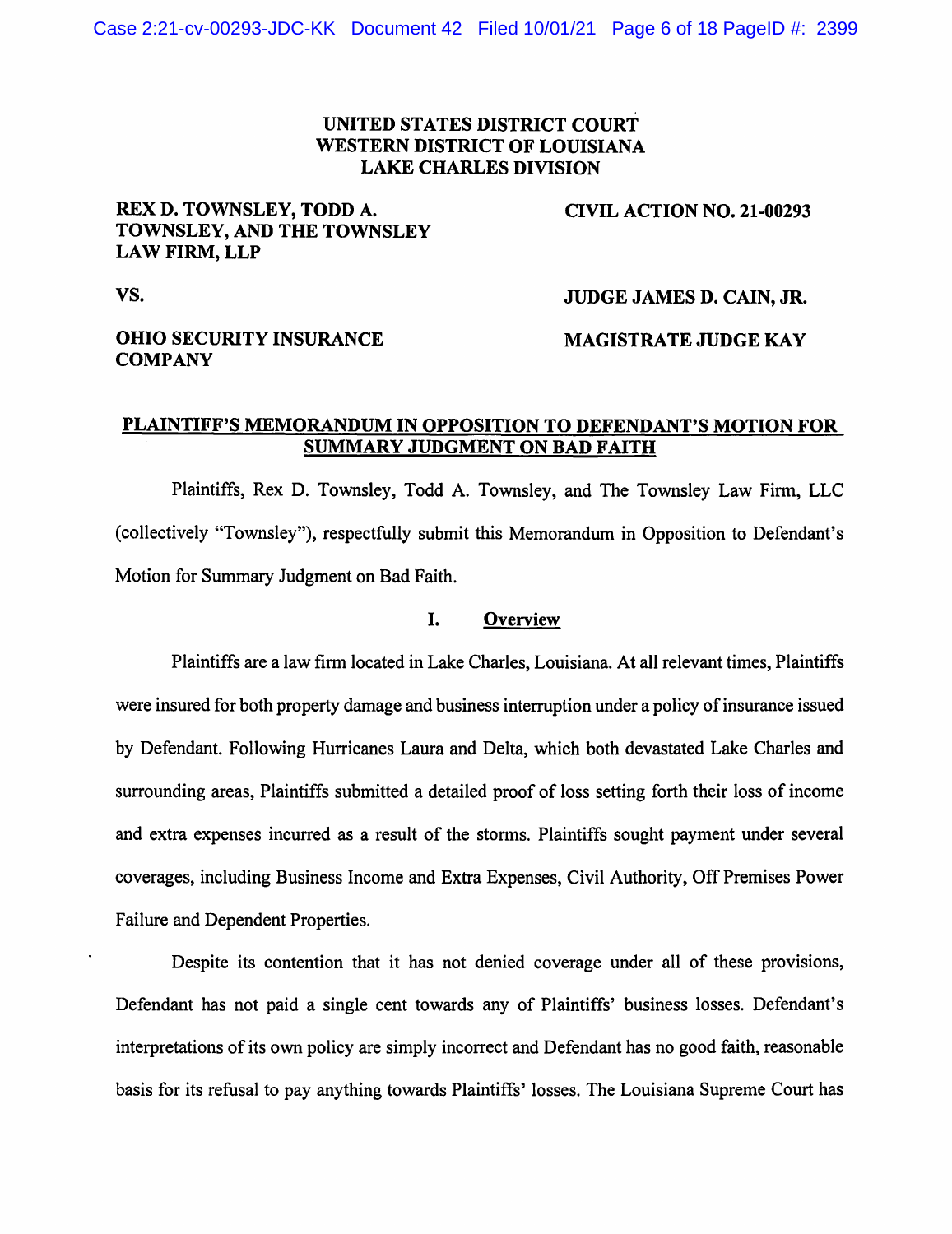made clear that, as a matter of law, an insurance company's misinterprets its policy at its own risk and will be liable for penalties if it does so. At a minimum, factual questions preclude judgment as a matter of law on the issue of whether Defendant's failures were arbitrary and capricious.

## I. Facts

The undisputed material facts supporting this Motion are set forth below and in the accompanying Statement of Undisputed Facts:

#### 1. The Insurance Policy

Plaintiffs were insured under a policy of insurance bearing policy number BZS (21) 57 17 23 57 issued by Defendants with an effective period from June 28, 2020 to June 28, 2021 (herein "The Policy"). The Policy insured Plaintiffs' office located at 3102 Enterprise Boulevard, Lake Charles, Louisiana. A certified copy of the Policy is in the record at Doc. 25-2 at pg. 4, et seq.

### a. Business Income and Extra Expense Coverage

As part of their insurance package, Plaintiffs paid additional premiums for coverage for Business Income and Extra Expenses. The Business Income coverage pays for the "actual loss of Business Income you sustain due to the necessary suspension of your "operations" so long as the "suspension [is] caused by direct physical loss of or damage to the property at the described premises." Doc. 25-2 at pg. 42. Concomitant with the Business Income coverage, Defendant must also pay all "necessary Extra Expenses...that [] would not have been incurred if there had been no direct physical loss or damage at the described premises." Doc. 25-2 at pg. 43.

#### b. Civil Authority Coverage

Among the various other business income coverages for which Plaintiffs paid, was a coverage referred to as "Civil Authority" coverage. That coverage provides in pertinent part as follows: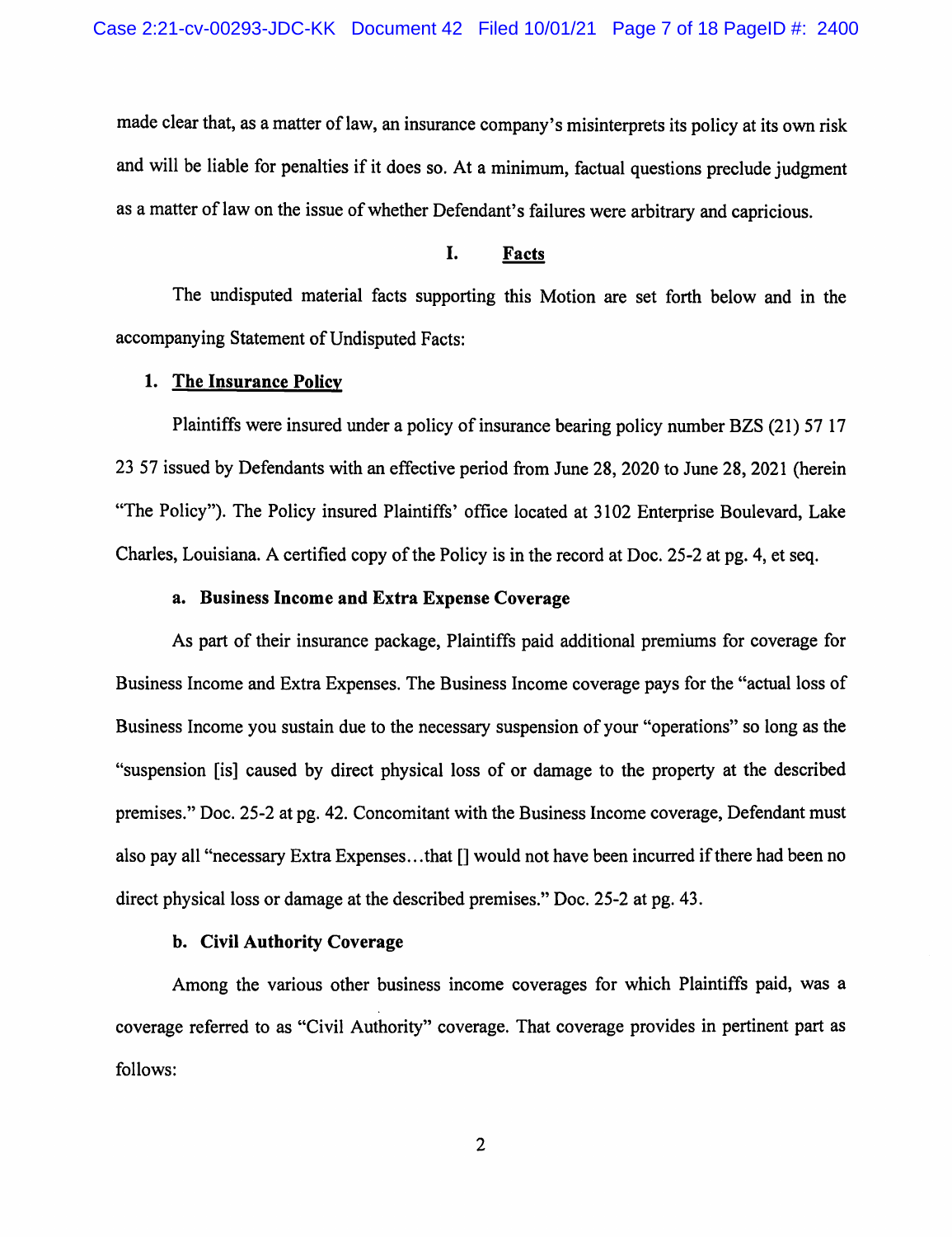We will pay for the actual loss of Business Income you sustain and necessary Extra Expense caused by action of a civil authority that prohibits access to the described premises due to direct physical loss or damage to property, other than at the described premises, caused by or resulting from any Covered Cause of Loss.

Doc. 25-2 at pg. 44. This coverage "begin[s] 72-hours after the time of [the Civil Authority] action and will apply for a period of up to three consecutive weeks ... " Doc. 25-2 at pg. 44.

### c. Dependent Property Coverage

Plaintiffs were also insured for "actual loss of Business Income...sustain[ed] due to physical loss or damage at the premises of a dependent property caused by or resulting from any Covered Cause of Loss." Doc. 25-2 at pg. 46. The Policy Endorsement covering the Businessowners Property Plus Extension Endorsement purchased by Plaintiffs describes the "Limits of Insurance or Change in Condition" for Dependent Property coverage to have a limit of "\$50,000 or 30 days Actual Loss Sustained." Doc. 25-2 at pg. 125.

## d. Off Premise Power Failure Coverage

Finally, as part of the Businessowners Property Plus Extension Endorsement purchased by Plaintiffs they were also insured for "up to \$25,000 for loss of Business Income and Extra Expense caused by the failure of power or other utility service supplied to the described premises if the failure occurs away from the described premises ... [and] result[s] from direct physical loss or damage by a Covered Cause of Loss." Doc. 25-2 at pg. 133.

## 2. The Closure of Plaintiffs' Business

Plaintiffs closed their business on August 25, 2020 in response to the Calcasieu Parish Police Jury's mandatory evacuation order issued the same day. Doc. 25-2 at pg. 175. This order was extended as a result of the devastation caused by Hurricane Laura and remained in effect until September 11, 2020. Doc. 25-2 at pg. 176.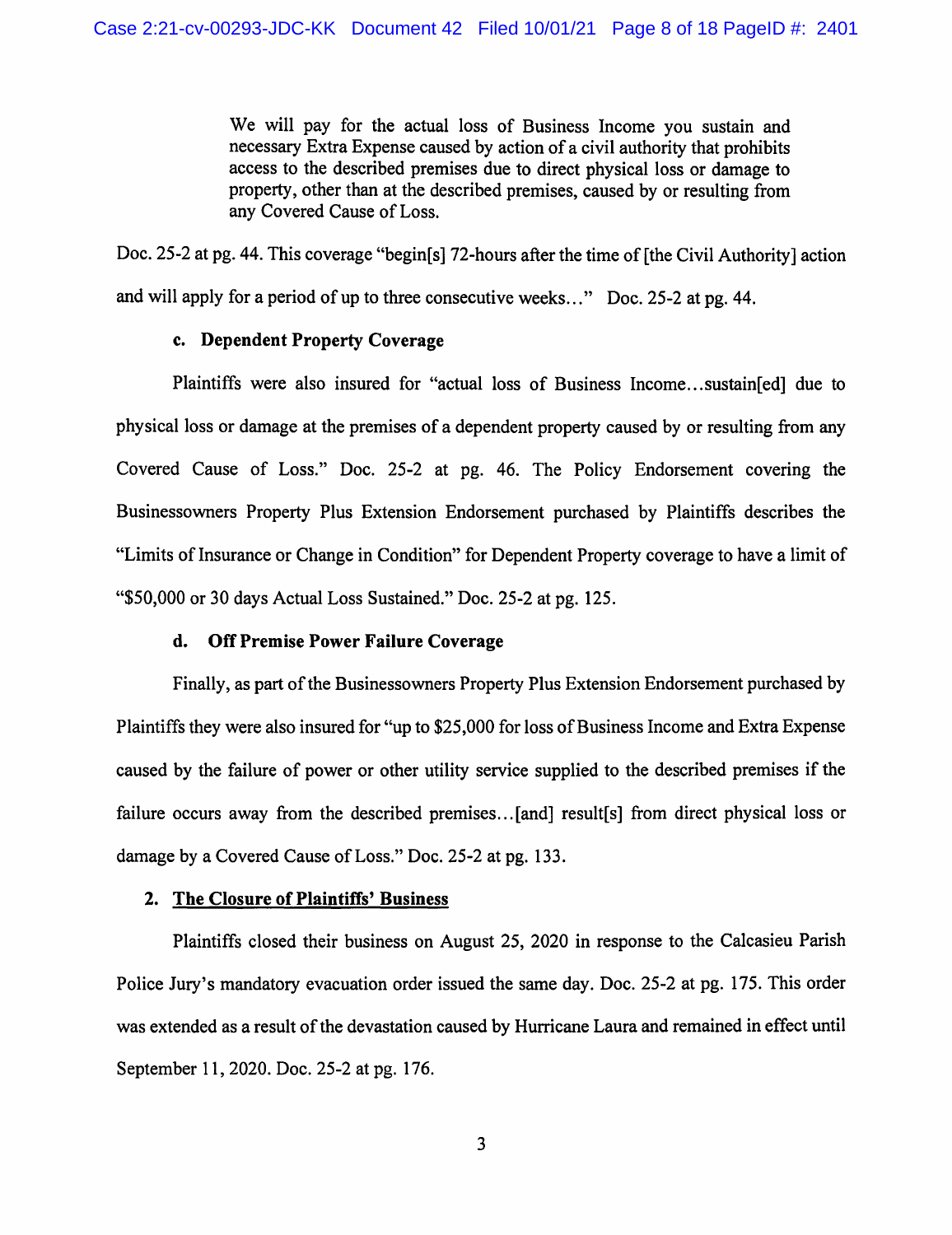Concurrent with the Parish's order, the City of Lake Charles also issued a business closure order due to "...the effects of a Category 4 Hurricane Laura which devastated the City...and the extensive physical damage to all areas of the City of Lake Charles and lack of electricity and potable water." Ex. A. This order required "all businesses that are not essential to the recovery effort... [to] remain closed until they have electricity, water and sewer service and are otherwise safe to occupy." This order was extended on September 11, 2020, despite the lifting of the Parish order.

While Plaintiffs did close in response to the actions of Civil Authority described above and remained close, in part, due to those actions, Plaintifr s office also sustained damage that caused a suspension in operations until at least September 28, 2020. Specifically, as set forth in Plaintiffs' Answers to Interrogatories, Plaintiffs not only had a few ceiling tiles fall, but had water intrusion in the equipment room that housed all its electronic files. Doc. 25-3 at pg. 2. Without access to the files, the law firm could not operate. Ex. A. The drive housing the files could not be returned until both the damage to the equipment room was repaired and there was a reliable source of electricity (which was also the condition required for relief from the City's business closure order). Ex. A. Even once the drive was returned to the office at the end of September 2020, access was limited to internal files only and external communication and access was impossible. Ex. A.

Despite efforts to set up remote work capabilities, due to the damage caused by Hurricane Laura to the Suddenlink internet grid, Plaintiffs were never able to get remote access working reliably. Ex. A. Unlike during the COVID-19 quarantine – which did not involve any physical damage to the premises or to off-site, dependent properties such as Suddenlink – after Hurricane Laura Plaintiffs' employees were not able to work remotely. Ex. A. It was not until at least September 28, 2020 that the building was safe and dry enough to return the drives and work could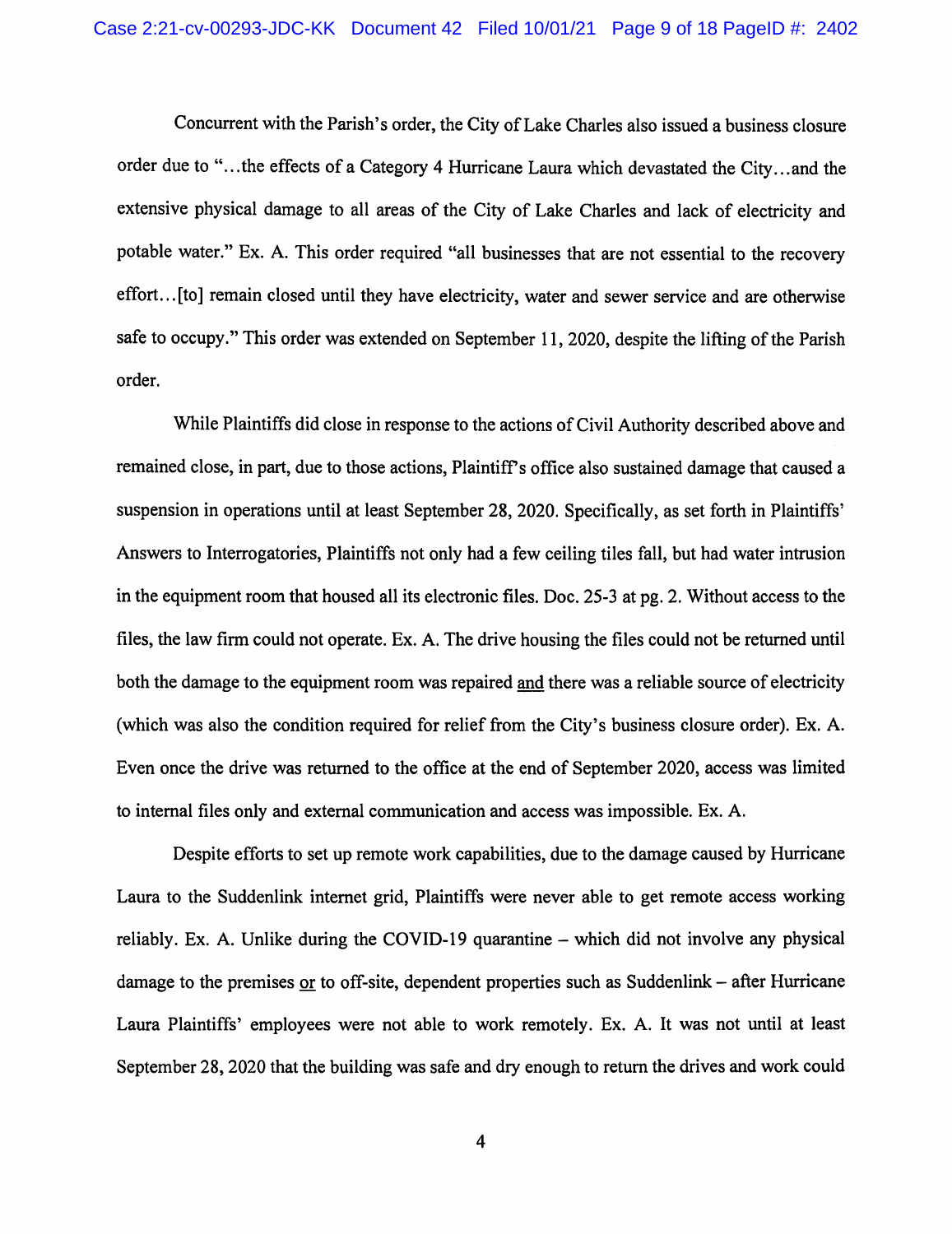resume. Ex. A. All of this was recently confirmed in the deposition of Eric Steen, whose testimony completely destroys Defendant's factual theory regarding remote work. Mr. Steen testified that "99.99%" if not 100% of the employees at the Firm were prohibited from working until at least September 28,2020. Ex. A.

Similarly, in response to a mandatory evacuation order issued by the Calcasieu Parish Police Jury, the Firm was also closed for Hurricane Delta from October 7 through October 13<sup>th</sup>. Ex. A. The Firm was also without power during Hurricane Delta until October 11<sup>th</sup>. The 14<sup>th</sup> Judicial District Courthouse Complex was closed as a result of Hurricane Delta until October 15, 2020.

#### 3. Plaintiffs' Proof of Loss

On November 6, 2020, Plaintiffs provided Defendants with two separate, detailed proofs of loss setting forth their lost business income as a result of both Hurricanes Laura and Delta. The proofs of loss are included in Defendant's claims file attached to its motion for summary judgment. The proofs included not only calculations of the amounts of the loss, but also evidence of the civil authority action and invoices of various extra expenses incurred.

Interestingly, Defendant asserts in support of its motion that Plaintiffs "never provided Ohio Security any information or documents showing that the Townsley Law Firm lost any revenue because of the mandatory evacuation orders." Doc. 25-1 at pg. 6. To the contrary, and as proven by Defendant's own exhibits in support of its motion, Plaintiffs provided Defendant with a plethora of financial information to support its lost revenues. Plaintiffs also provided Defendant with invoices for Extra Expenses actually incurred.<sup>1</sup>

<sup>1</sup> As will be discussed in more detail, Defendant's untenable position that Plaintiffs were able to work remotely and, thus did not lose income, cannot be reconciled with its own failure to pay the invoice of Calcasieu Computers allegedly related to that remote work (which has now been proven never occurred).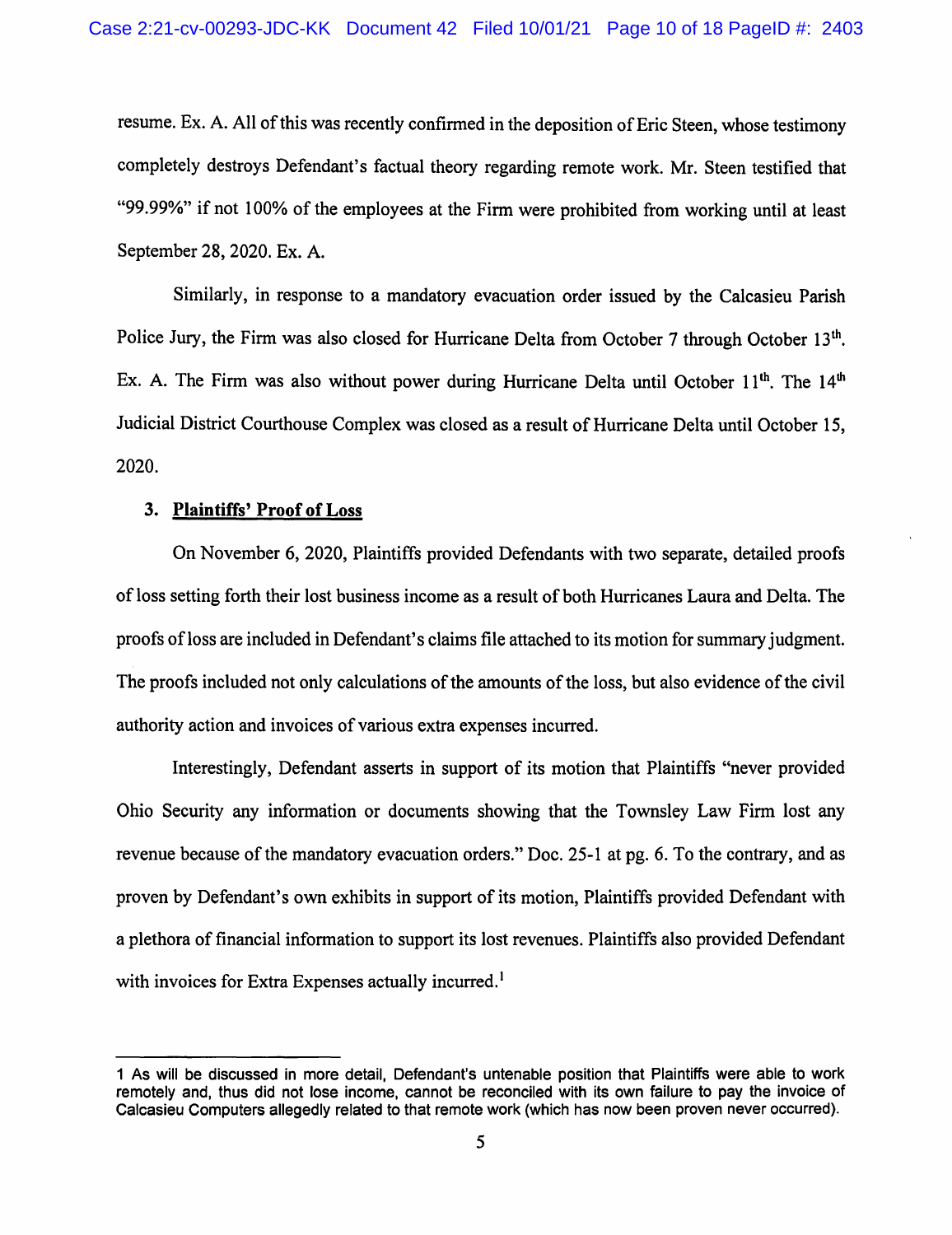## **4. Defendant's Denial of Plaintiffs' Claim**

In response to receipt of Plaintiffs' proof of loss, on November 17, 2020, Defendant's adjuster sent two emails containing a total of 55 questions relating to the loss. Ex. A. These questions included specific questions about the evacuation orders and Plaintiffs' inability to access its office. Plaintiffs responded to the questions on December 9, 2020. Ex. A. Plaintiffs continued to provide additional information to Defendant relative to the business loss claim. Finally, on January 26, 2021, Plaintiffs received a denial letter. Ex. A. Plaintiffs have never been paid one cent for either lost revenues or business expenses incurred as a result of the Hurricanes. Ex. A.

#### III. **Law and Argument**

In this case there exists no good faith dispute regarding coverage and Defendant's failure to pay any amounts towards lost business income or extra expenses was arbitrary and capricious. At a minimum, a genuine issue of material fact precludes judgment as a matter of law on Plaintiffs' bad faith claims and Defendant's motion for summary judgment should be denied.

#### **1. Summary Judgment Standard**

The standard for summary judgment is found in Federal Rule of Civil Procedure 56, and its provisions are familiar to this Honorable Court. In short, Plaintiff is entitled to move for summary judgment, in part, if there is no genuine dispute of material fact and Plaintiff is entitled to judgment as a matter of law. Fed. R. Civ. P. 56. This Honorable Court has diversity jurisdiction over the present case, and as such Louisiana substantive law applies. *Erie R.R. Co. v. Tompkins,*  304 U.S. 64, 78,58 S.Ct. 817,82 L.Ed. 1188 (1938). The applicable Louisiana "substantive law will identify which facts are material." *Anderson v. Liberty Lobby, Inc.,* 477 U.S. 242,248, 106 S. Ct. 2505,2510, 91 L. Ed. 2d 202 (1986).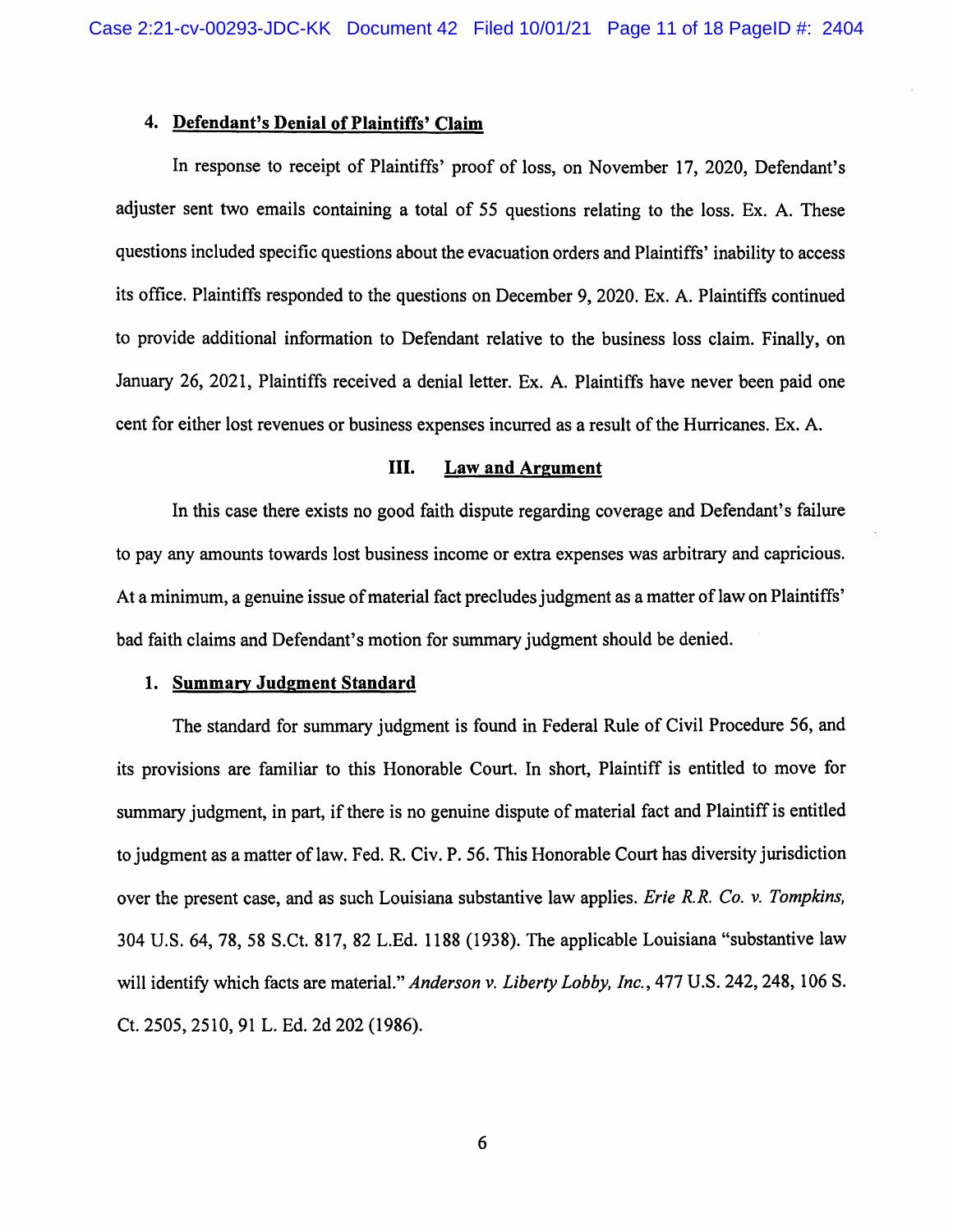## 2. Louisiana Law on Bad Faith

In *Louisiana Bag Co. Inc. v. Audubon Indemnity Co.,* 2008-453 (La. 12/2/08), 999 So.2d

1104, 1117 the Louisiana Supreme Court made clear the consequences of an insurer's misinterpretation of its own insurance policy, explaining as follows:

Louisiana jurisprudence is clear that, when there is a dispute over the extent of coverage afforded by an insurance policy, the insurer bears the risk of misinterpreting its own policy and will be liable for penalties for its errors. (Citations omitted). This court has found that an insurer "must take the risk of misinterpeting its policy provisions" and that, if an insurer "errs in interpreting its own insurance contract, such error will not be considered as a reasonable ground for delaying payment of benefits, and it will not relieve the insurer of the payment of penalties and attorney's fees. (Citations omitted). "In other words, insurers should not have their policy provisions interpreted at the expense of the insured, especially when they are charged with knowledge of their policy's contents." (Citations omitted).

Fifth Circuit precedent further confirms the Louisiana Supreme Court's holding in *Louisiana Bag.* In *Fidelity & Casualty Co. of New York v. Superior Casing Crews, Inc.,* 642 F.2d 147, 149 (5th Cir. 1981), the Fifth Circuit found that "[m]isinterpretation by an insurer of its policy of insurance is not a reasonable ground for delaying payment of benefits and does not relieve an insurer of the payment of attorney's fees." Moreover, where coverage is acknowledged- as in this case - the failure to pay after receipt of satisfactory proof of loss is a per se statutory violation under *Louisiana Bag* and its progeny.

Defendant's receipt of satisfactory proof of loss triggered the running of the applicable statutory time limits within which it was required to pay. *Boudreaux v. State Farm Mutual Automobile Insurance Company,* 896 So.2d 230, 234, 2004-1339 (La. App. 4 Cir. 2/2/05). Proof of loss is a flexible requirement and is not required to be in any formal style. *Louisiana Bag Company, Inc. v. Audubon Indemnity Company,* 975 So.2d 187, 190,2007-1103 (La. App. 3 Cir. 1130/08), *affirmed,* 999 So.2d 1104, 2008-0453 (La. 12/02/08). It can be as simple as: (1) a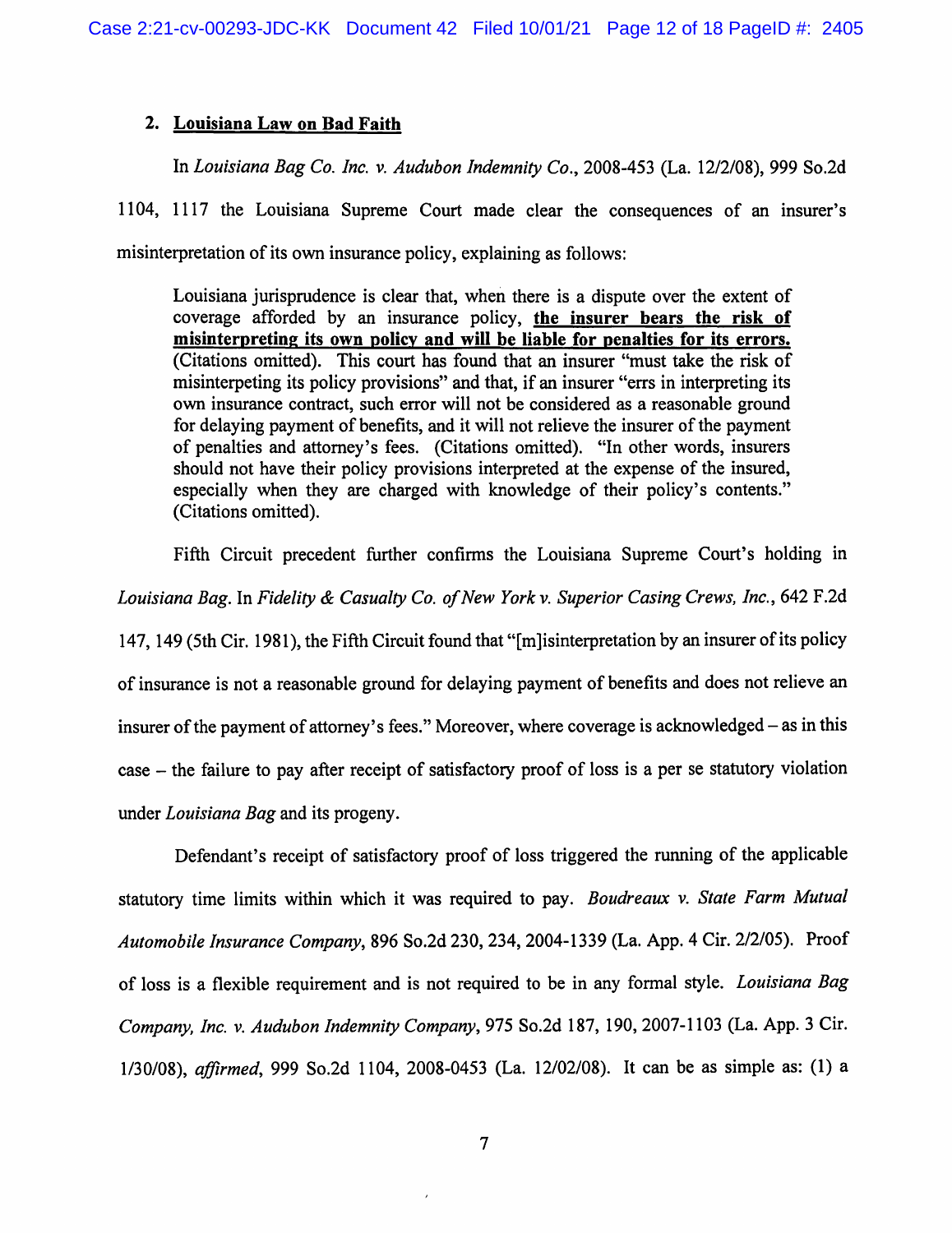handwritten estimate of the cost of repairs *(Sevier v. United States Fid. & Guar. Co.,* 497 So. 2d 1380 (La. 1986)); (2) personal inspection of an insured's property by an independent adjuster *(J.R.A. Inc.* v. *Essex Ins. Co.,* 2010-0797 (La. App. 4 Cir. 5/27/11), 72 So. 3d 862, 881)); (3) proof of insurance, photographs, and salvage information *(State Farm Mut. Auto. Ins. Co. v. Norcold, Inc.,* 2011-1355 (La.App. 3 Cir. 4/4/12), 88 So. 3d 1245)); and (4) an independent adjuster's opportunity to discover damages but failure to do *so\_(Aghighi* v. *Louisiana Citizens Prop. Ins. Corp.,* 2012-1096 (La. App. 4 Cir. 6/19/13), 119 So. 3d 930,934, *writ denied,* 2013-1737 (La. 10/20/13), 124 So.3d 1102)).

In this case, even setting aside the business income claim and the amount thereof, Defendant has acknowledged certain coverages and, as a result, should have paid certain indisputable amounts such as invoices for extra expenses and payroll (which is a continuing operating expense to be considered separate and apart from the lost revenue/business income under the Policy). Defendants arguments completely ignore their failures to pay these amounts, focusing instead solely on the business income, which is just one part of the claimed and covered loss.

#### *a. The insurer's duty ofgoodfaitll is broad.*

La. R.S. 22: 1973(A) states that "[a]n insurer ... owes to his insured a duty of good faith and fair dealing" and states further that "[t]he insurer has an affirmative duty to adjust claims fairly and promptly and to make a reasonable effort to settle claims with the insured ... " In *Kelly* v. *State Farm Fire & Cas. Co.,* 169 So.3d 328 (La. 5/5/15), the Louisiana Supreme Court answered two certified questions under this statute from the United States Fifth Circuit Court of Appeals. In *Kelly,* the Louisiana Supreme Court discussed Section 1973(A) as imposing an affirmative duty on an insurer to take positive action to comply with this legal standard when dealing with its on insureds on first-party claims. The court in *Kelly* held that an insurer did not have to receive a firm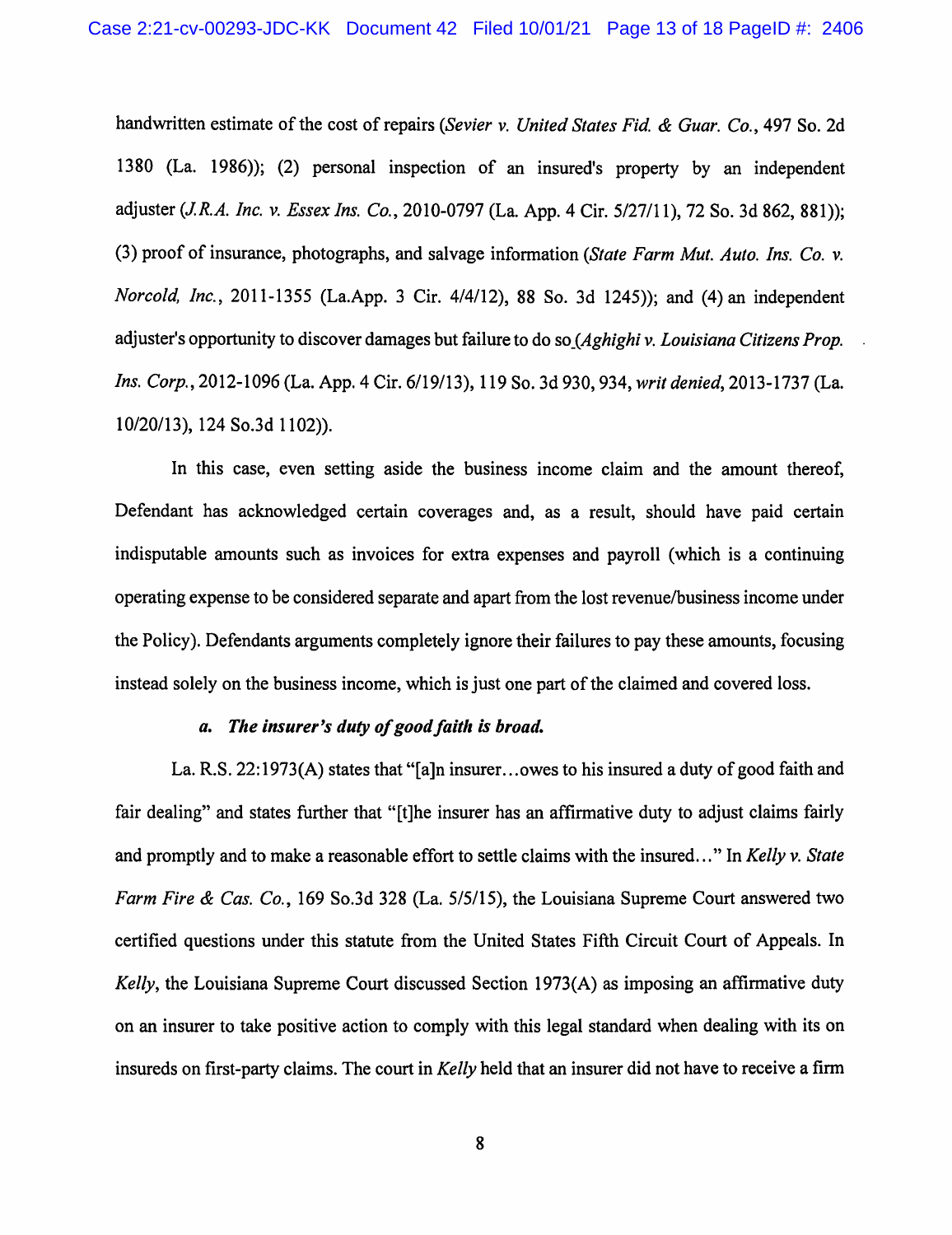offer to settle from an insured for its obligations under Subsection A to be implicated. The *Kelly*  court also held that misrepresentations under La. R.S. 22:1973(B) are not limited to only misrepresentations about coverage under the policy, but also extend to any conduct by the insurer that amounts to an assertion that is not in accord with the facts.

More recently, in October 2019, the Louisiana Supreme Court decided the case of *Smith v. Citadel Insurance Company,* 285 So .3d 1062 (La. 1 0/22/19) wherein it held that "in every case, the insurance company is held to a high fiduciary duty to discharge its policy obligations in good faith." In *Smith,* the Louisiana Supreme Court made clear that while the "duty of good faith owed by the insurer to the insured is codified in La. R.S. 22:1973, the bad faith cause of action by an insured against the insurer does not rest solely on this statute." *Id*. In other words, the duty of good faith as it related to a first party claim by an insured, is not limited to merely enumerated violations but includes a general duty to adjust claims fairly and promptly.

#### *b. The insurer's duty of good faith is continuing.*

An insurer's duty of good faith and fair dealing is continuing until the insurer complies with that duty. *Montgomery v. State Farm Fire* & *Cas. Co.,* 103 So.3d 1222, 1230 (2012). In *Montgomery*, the insurer paid the claimants original claim in full. It then received a supplemental claim that contained some errors. State Farm, relying on those errors, failed to conduct any additional investigation and refused to pay the supplemental claim in its entirety. In upholding an award of penalties to the claimant, the Louisiana Court of Appeals for the Third Circuit held that "[b ]y adopting such a defensive stance in this matter, State Farm acted at its own peril and subjected itself to being liable for statutory penalties and attorney fees in the event its action were later determined to be arbitrary and capricious." *Montgomery,* 103 So.3d at 1231; *see also OBrian v. Allstate Ins. Co.,* 420 So.2d 1222 (1982) (finding an insurer in bad faith where it disputed the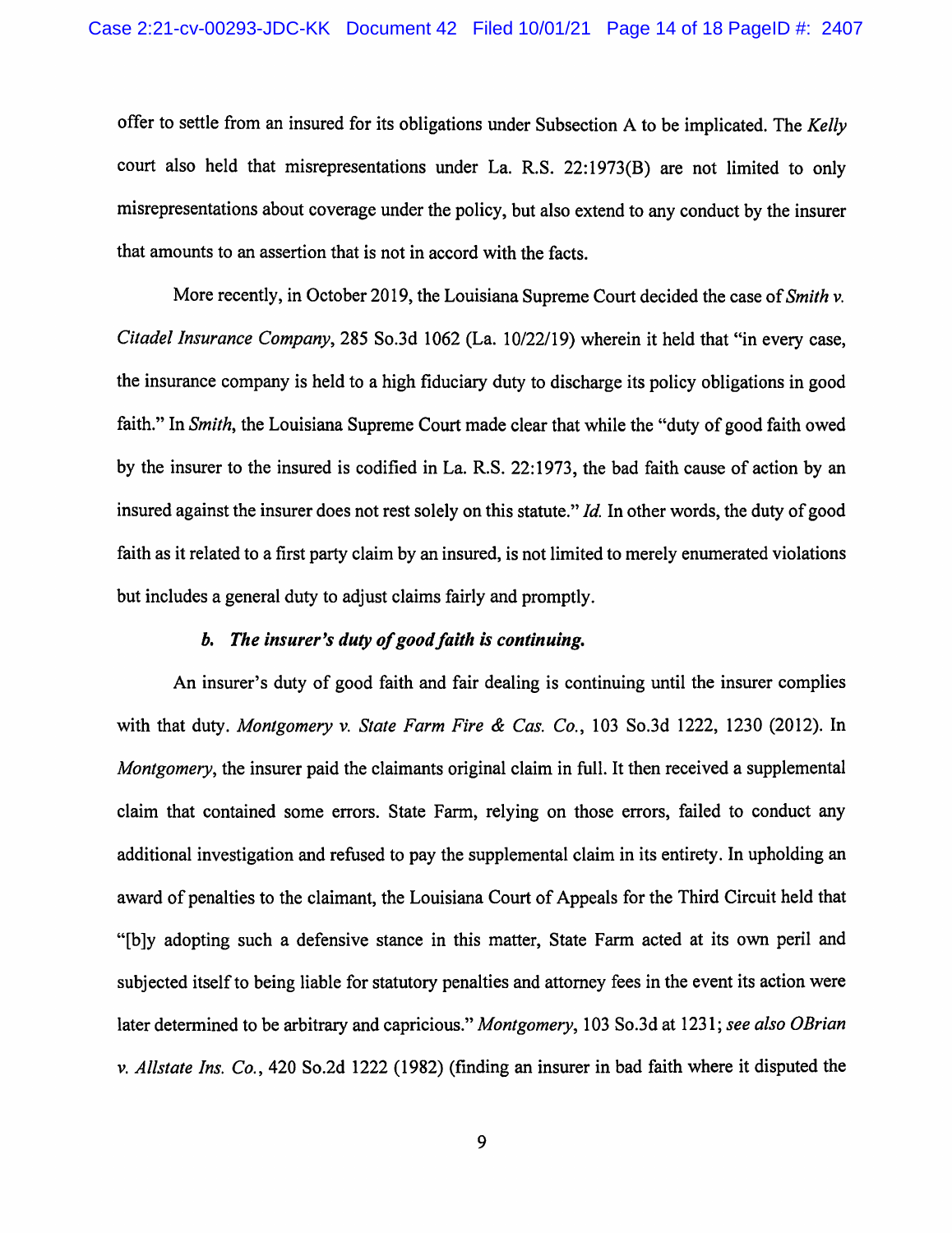amount of a claim but did nothing to further investigate or determine the value actually owed).

# *c.* The insurer's duty of good faith requires proper application of policy.

#### *d. The insurer'sfailure to act amounts to a denial of the claim.*

#### 3. Business Income and Extra Expense Coverage

Contrary to Defendant's claim that the damage to the Firm was "quickly and easily repaired", the fact is that Plaintiffs could not return to their office (nor could their electronic filing system) until September 28, 2020. Defendant's own policy makes clear that it is not the amount or cost of the damage to the property that is relevant, but rather whether the "suspension [of operations is] caused by direct physical loss of or damage to the property."

Defendant was provided sufficient information beginning on November 6, 2020 and continuing through the Deposition of Eric Steen of Calcasieu Computers taken September 27, 2021 proving that Plaintiffs had suffered both physical damage and economic loss at the covered property. Defendant has not provided any evidence or argument that Plaintiffs could have operated despite the damage and the uncontradicted evidence from Plaintiffs proves otherwise. Thus, at a minimum, the issue of whether Defendant had any good faith basis to deny the claim is a question of fact to be resolved by the jury.

#### 4. Civil Authority Coverage

With respect to the Policy's Civil Authority Coverage, Defendant continues to rely on its misinterpretation of its own insurance policy as a grounds to avoid the imposition of penalties. Louisiana law is clear that an insurer bears the "risk of misinterpreting its policy provisions" and if the insurer "errs in interpreting its own insurance contract, such error will not be considered as a reasonable ground for delying payment of benefits, and it will not relieve the insurer of the payment of penalties and attorney's fees." *Louisiana Bag Co., Inc.* v. *Audubon Indem. Co.,* 2008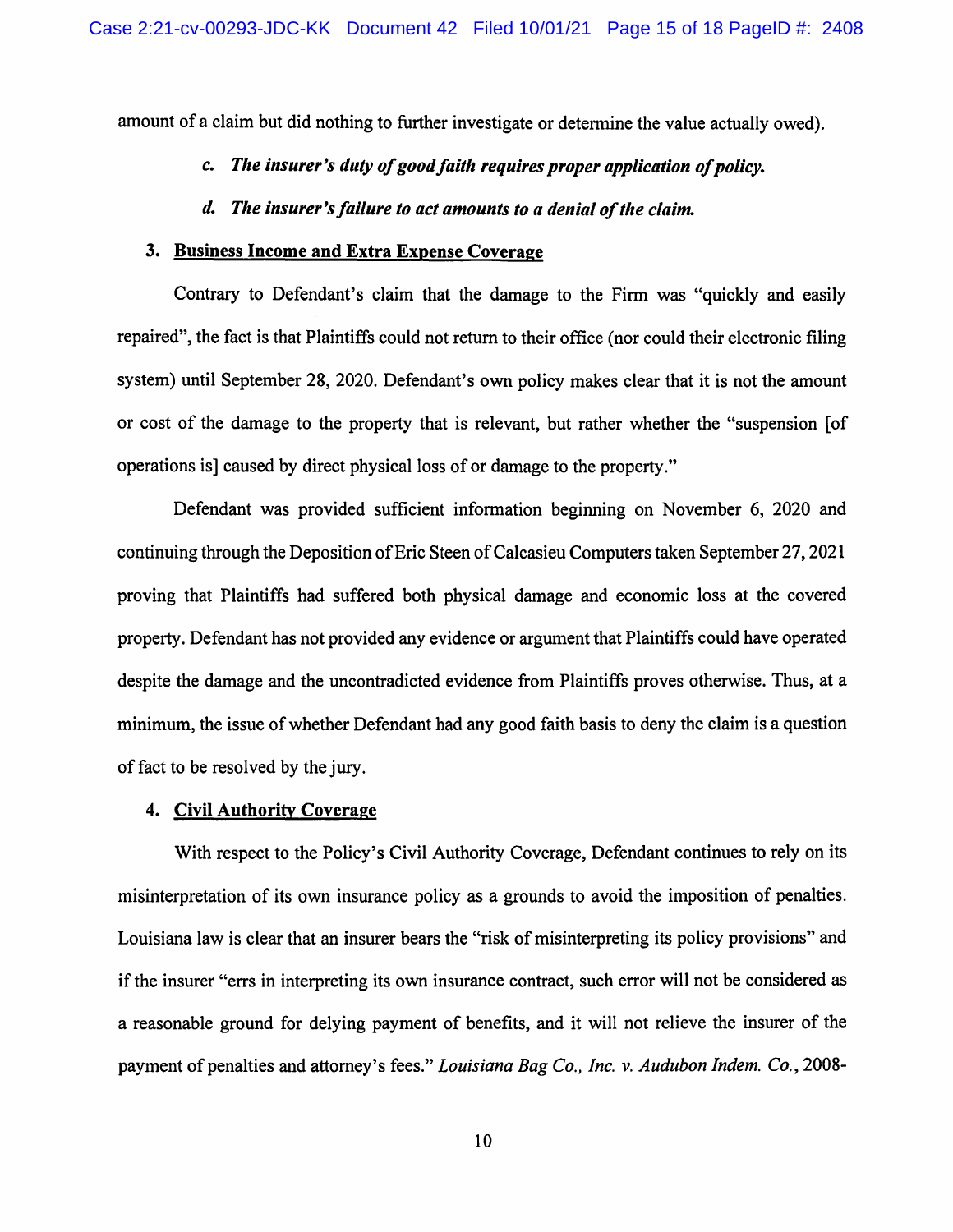0453 (La. 12/2/08) 999 So.2d 1104, 1117 quoting *Carney v. Am. Fire* & *Indem. Co.,* 371 So.2d 815, 819 (La. 1979) citing *Albert v. Cuna Mut. Ins. Soc y,* 255 So.2d 170 (La. App. 3 Cir. 1971 ). If there is a reasonable dispute as to the amount of loss, the insurer can avoid the imposition of penalties by unconditionally tending the undisputed portion, but an insurer will not be relieved of paying penalties and attorney's fees where it denies coverage based on a misapplication of its own policy. *See Id; see also LeBlanc v. Underwriters at Lloyd's, London,* 402 So.2d 292,299-300 (La. App. 3 Cir. 7/22/81); *see also Chrysler Credit Corp. v. Dairy/and Ins. Co.,* 491 So.2d 402, 405 (La. App. 1 Cir. 1986)(an error in an insurer's interpretation of its own insurance policy is not a reasonable ground for delaying payment).

Defendant continues to cite to the *Brennan's* case as justification for its failure to tender amounts under the applicable Civil Authority Coverage. The problem for Defendant is that the facts of *Brennan's* are not the same as the facts here. In that case, Hurricane Gustav never impacted the New Orleans area; thus, while the evacuation order did qualify as an action of civil authority, there was no attendant physical damage to property necessary to complete the conditions to coverage. Here, it is indisputable that every element of Civil Authority coverage was present in this case, was public knowledge, and was provided to Defendant in November 2020 as part of Plaintiff's Proof of Loss.

## 5. Dependent Property Coverage

Interestingly, with regards to the Dependent Property coverage, Defendant takes the position that it has neither denied nor accepted coverage, even now, 13-months after the storm. This position does not relieve Defendant of a finding of bad faith. To the contrary, it seems to suggest that Defendant is definitely acting in bad faith. As cited above, Defendant has a continuing obligation to adjust this claim even after litigation commences. Despite being provided a wealth

11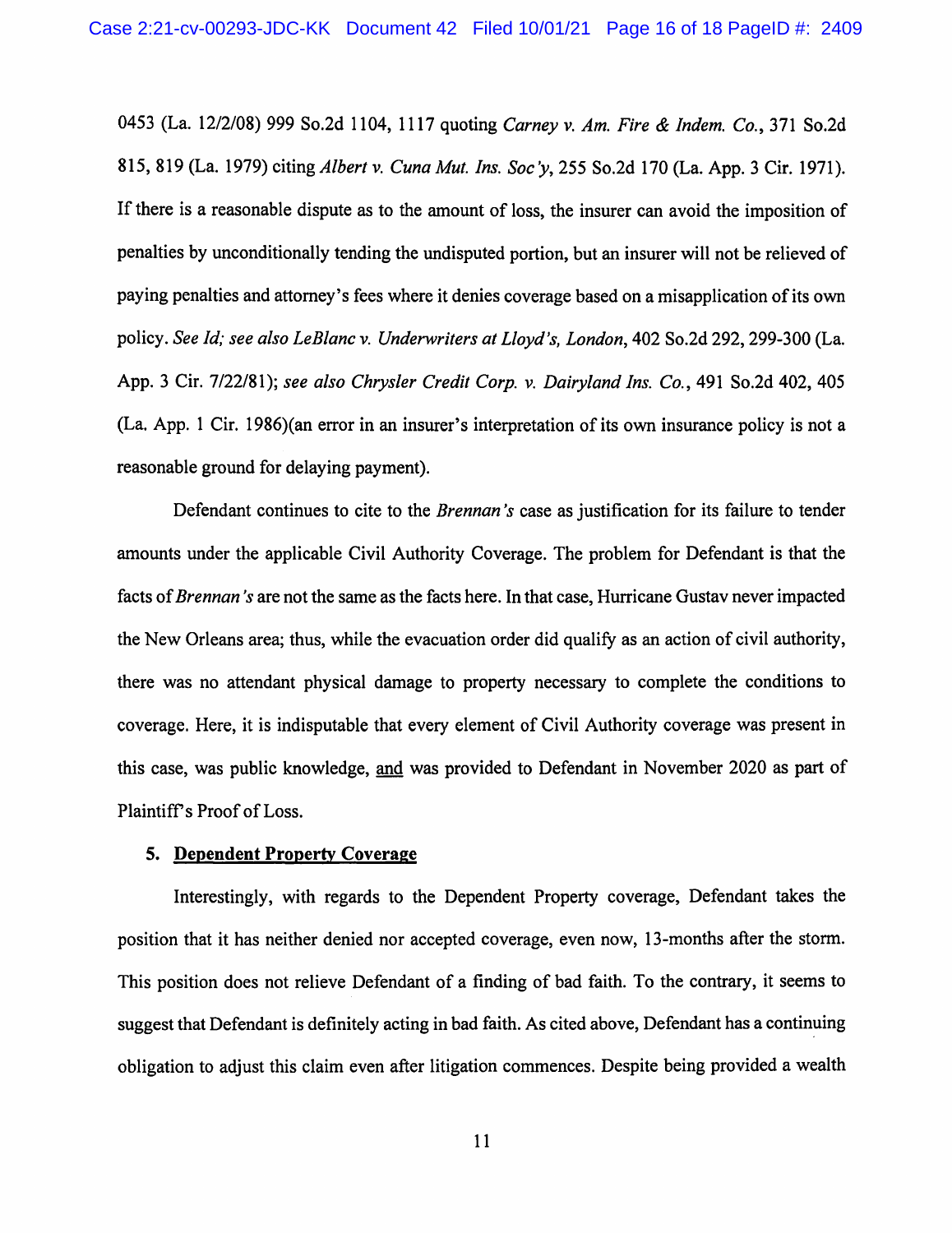of information, Defendant has not made any tender of any amount whatsoever under Dependent Property Coverage. Defendant's claim that it needs more information is a factual question for the jury to resolve.

#### 6. Off Premises Power Failure Coverage

Remarkably, with regards to Plaintifrs claim under the Off Premises Power Failure (OPPF) provision in the Policy, Defendant now claims that it has accepted coverage under both hurricane claims for OPPF. This is an interesting judicial confession considering that not a single penny has been paid to Plaintiff towards any business income loss or extra expenses under OPPF or any other coverage. Under this coverage, Plaintiff agrees that the limit of liability is \$25,000 (per storm), which begs the question of why Defendant has not paid Plaintiff at least \$50,000 or any of the Extra Expenses it incurred as a result. The Proof of Loss submitted by Plaintiffs demonstrates that one day of revenue far exceeds the \$25,000 per storm limit-there is no question that the entire \$25,000 is owed and there is no excuse for Defendant's failure to pay it.

This also begs the question of why Defendant has not paid the invoices from Calcasieu Computers for the relocation of Plaintiffs' servers to Lafayette. Defendant has now admitted that it owes two policy limits under this coverage plus expense and yet has paid nothing. It is hard to fathom what the defense to bad faith is on these amounts, but Defendant is certainly not entitled to judgment as a matter of law based on this acknowledgement of coverage yet failure to pay.

## IV. Conclusion

Plaintiffs purchased business income coverage from Defendant with the reasonable expectation that its lost business income would be compensated in the event of a catastrophic Hurricanes devastating the surrounding area and preventing Plaintiffs from accessing its office.

12